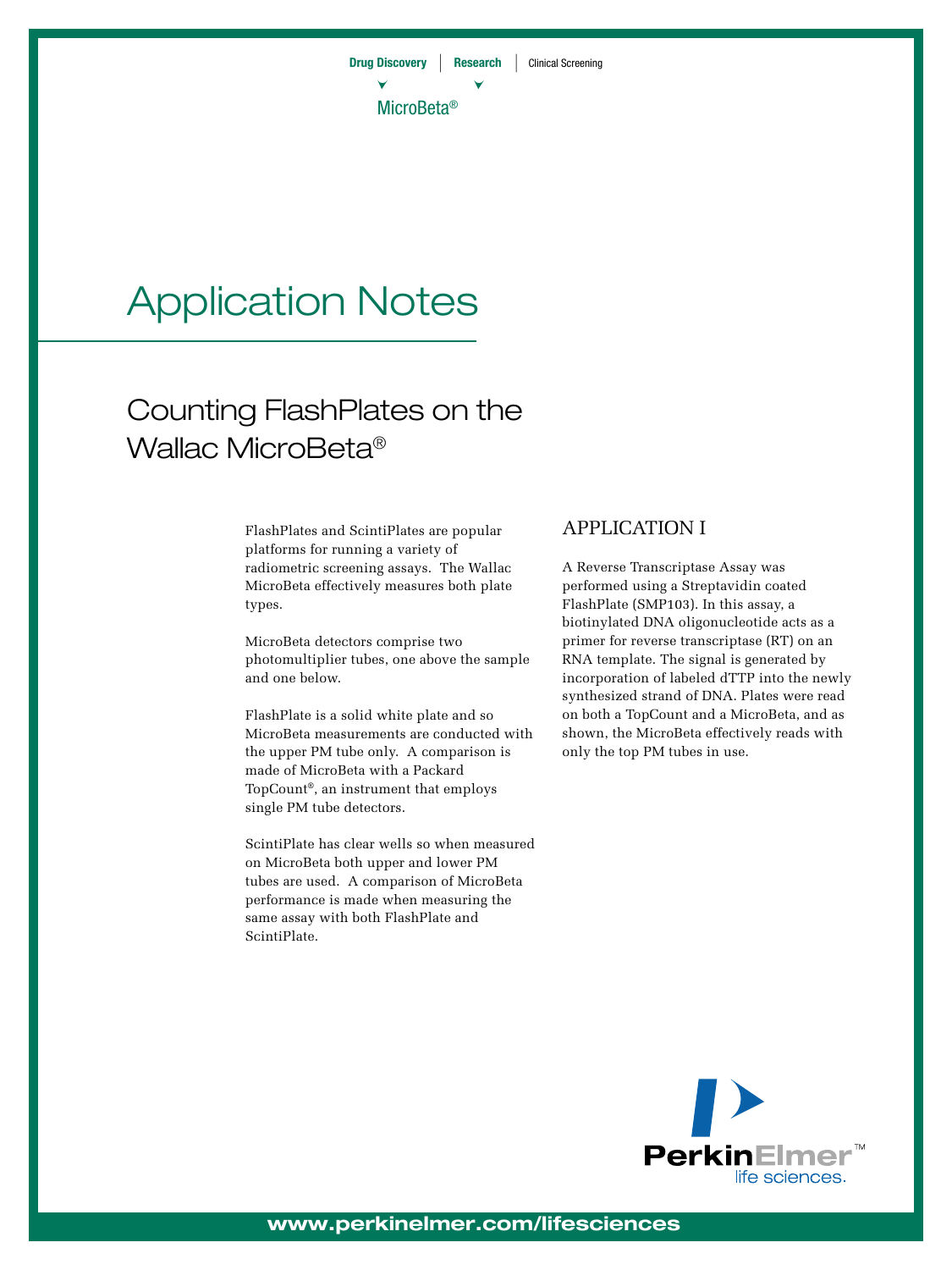

*Figure 1 & 2: Reverse Transcriptase (NEI490, 10,000 units/mL) assay performance over a range of enzyme concentrations from 0.3 units to 4.0 units per reaction. The assay was conducted with 50 mM Tris-HCl (pH 8.0), 10 mM MgCl2, 1 mM DTT, 500 units/mL Recombinant Rnasin™ ribonuclease inhibitor (Promega Corp.), 87.5 nM biotinylated 20-base DNA oligonucleotide primer (Keystone Lab), 67.03 nM 89-base RNA template, 43.75 µM of dATP, dCTP, and dGTP, 105 nM of [Methyl-1',2',-3H]dTTP (NET520A, 115 Ci/mmol). The reaction was initiated by the addition of the Reverse Transcriptase, and incubated at 37o C for 60 minutes.*



*Figure 3 & 4: Reverse Transcriptase activity was inhibited by the addition of the nucleotide analog dideoxynucleotide (ddCTP). Reverse Transcriptase was added to each well followed by the addition of the inhibitor. The reaction was initiated by the addition of reaction mixture (primer / template complex, nucleotide, ribonuclease inhibitor, [<sup>3</sup>H] dTTP, DTT, MgCl<sub>2</sub>, Tris-HCl pH 8.0). The assay was incubated at 37oC for over night, and counted on both instruments.*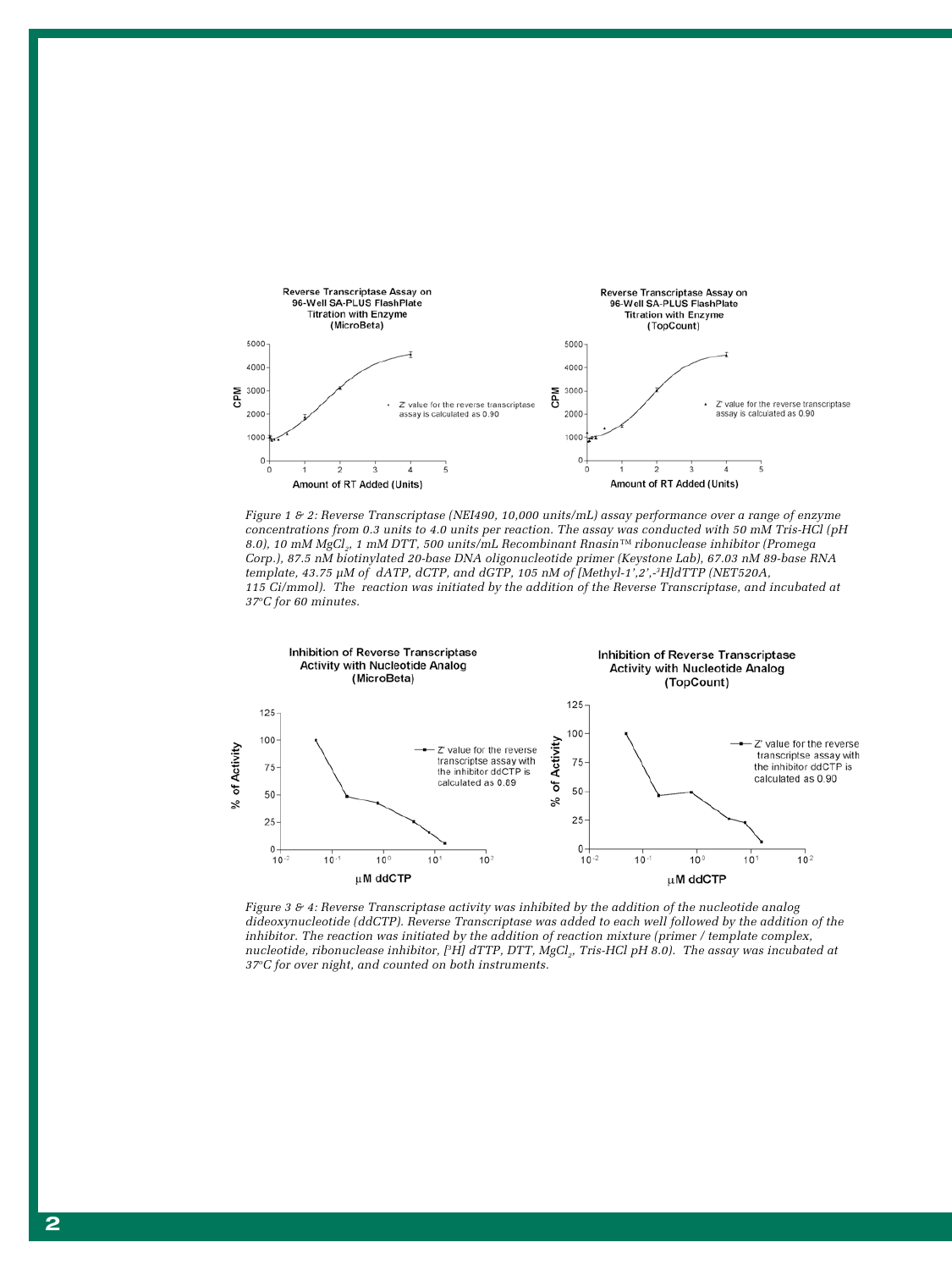#### APPLICATION II

To offer as diverse a range of applications as possible, there are a variety of FlashPlate and ScintiPlate coatings and surface treatments available.

The following experiment was devised to show that although using both PM tubes gives ultimate sensitivity, for example, when measuring adherent cells in ScintiPlates, MicroBeta still provides excellent performance with upper tube only counting.

[3 H]Biotin was titrated on both Streptavidin coated FlashPlates and ScintiPlates, then bound activity was read on the MicroBeta. The mass bound was determined by the differential between the known mass/DPM added and the unbound mass/DPM, using

the known specific activity for the compound and the known efficiency of a LSC counter. The MicroBeta proved to read the opaque plate from the top as effectively as the clear well plate read from the top and bottom.



| Instructions for counting FlashPlates on the MicroBeta. Software version 2.7 |                                                                                           |
|------------------------------------------------------------------------------|-------------------------------------------------------------------------------------------|
| Create a new normalization                                                   |                                                                                           |
| Select "Other" for the label                                                 |                                                                                           |
| Select "Background Sample"                                                   |                                                                                           |
| Click on "Extended"                                                          | <b>Important! Change the window</b><br>setting after selecting the PMT                    |
| Click on "PMT Usage"                                                         | usage. Otherwise the program will<br>reset the window to 150 - 1024                       |
| Select "Upper" and click on "OK"                                             |                                                                                           |
| Change the window setting to:                                                |                                                                                           |
| $H-3$ , $175-360$                                                            |                                                                                           |
| $I-125, 175-530$                                                             |                                                                                           |
| $C-14$ , $175-650$                                                           |                                                                                           |
| $S-35, 175-650$                                                              |                                                                                           |
| $P-33, 175 - 960$                                                            |                                                                                           |
| Click on OK                                                                  |                                                                                           |
| Click on "New" in the Plate/Filter section                                   |                                                                                           |
| are necessary.                                                               | Enter the name of the plate (i.e. FlashPlate). No other changes from the default protocol |